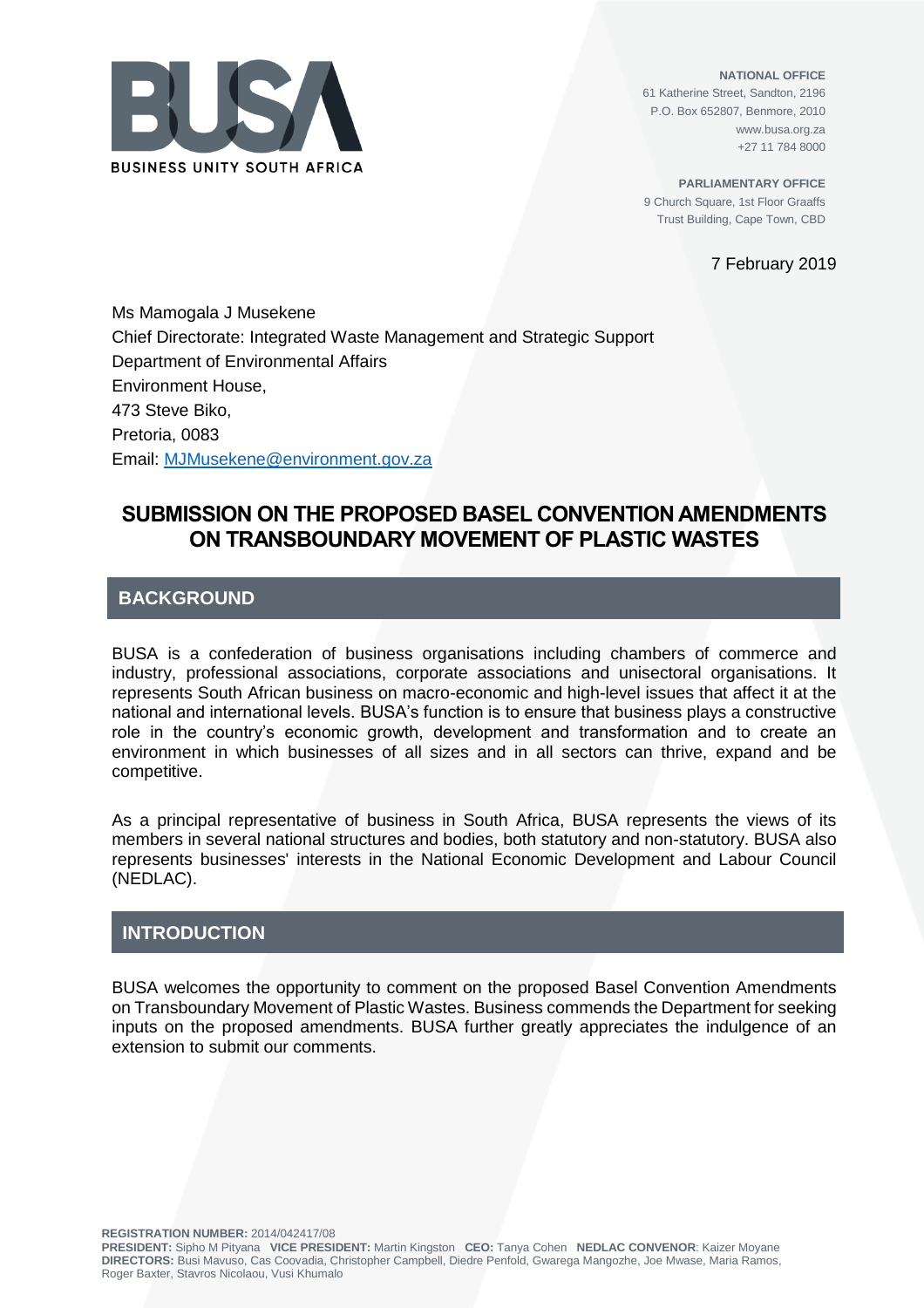

## **COMMENTS**

BUSA does not oppose the proposed amendments, with the important exception of the listing of plastic waste under Annex II, and some caveats for how this is domesticated in South African law.

BUSA would prefer one mechanism to address this need to globally manage plastic waste trade and supports that this mechanism is the Basel Convention. Given the global focus on plastic waste in the environment, a multitude of proposals are under consideration for global adoption. Multiple mechanisms that focus on the same problem create unnecessary bureaucracy, additional cost and confusion. We submit that the Basel Convention is the best tool for this purpose.

In the same vein, BUSA urges the Department to consider what the possible consequences will be to the national legislative framework of adopting the Convention. While this should not be a reason not to adopt, it is common cause that policy uncertainty and misalignment are inhibitors of growth and development. Further, South Africa is overwhelmed in a plethora of policy and legislative changes and amendments which is resulting in policy fatigue. In principle, BUSA believes that new policy or legislation or any amendments must only be done if absolutely necessary, and with full understanding of the consequences, both beneficial and negative.

There are three aspects for consideration where consequences need to be particularly well understood, in our view. The first relates to the nature of the listing of plastic waste in Annex II; the second is a matter of how the transboundary movement of plastic waste will be adopted into South African law; and the third regards any consequent alteration to the local management of plastic waste internally in the country. These are dealt with in turn:

• Amendments proposed to Annexes VIII and IX are acceptable. We cannot, however, support the proposal to add all plastic waste under Annex II, as indicated in Paragraph 14 of the document. The consequences of this would be onerous on government and industry alike. This would mean that all plastic waste generation has to be reduced to a minimum, and that management would now have to be mainly restricted to within country boundaries. This sole focus on reducing plastic waste generation to a minimum without adopting a lifecycle assessment approach to ensure solutions that are environmentally sound on a holistic basis, is environmentally unsound. This is especially in relation to food security and food waste, where developing countries have a long way to go in reducing pre-consumer food losses, and where plastic packaging plays a vital role. BUSA supports measures that focus on capturing and transforming waste at its source to capture the value of plastic, rather than production limits or bans on single-use plastics.

BUSA submits that the statement in Paragraph 14 that that this is "*consistent with environmentally sound and efficient management of waste*", is erroneous. Minimising waste generation is not necessarily the optimum sustainability outcome: holistic lifecycle management of products and their wastes, is. The Basel Convention should not be in contradiction with other sustainability imperatives, rather it should support them.